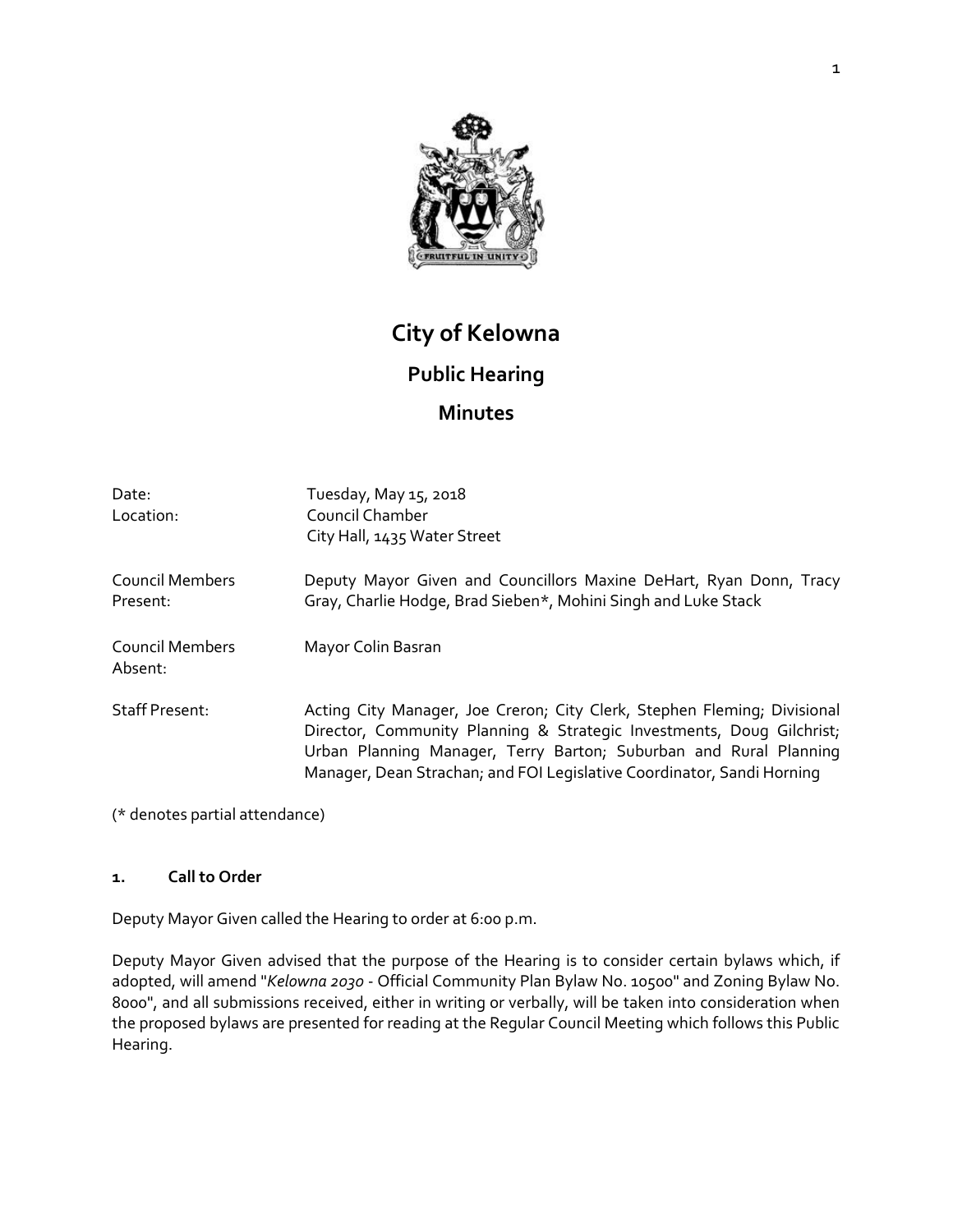# **2. Notification of Meeting**

The City Clerk advised that Notice of this *Public Hearing* was advertised by being posted on the Notice Board at City Hall on Tuesday, May 1, 2018 and by being placed in the Kelowna Daily Courier issues on Friday May 4 and Wednesday, May 9 and by sending out or otherwise mailing 390 statutory notices to the owners and occupiers of surrounding properties on Tuesday, May 1, 2018.

The correspondence and/or petitions received in response to advertising for the applications on tonight's agenda were arranged and circulated to Council in accordance with Council Policy No. 309.

Councillor Sieben joined the meeting at 6:05 p.m.

# **3. Individual Bylaw Submissions**

# **3.1 Cross Road 1967, 1969 and 1973 Z17-0083 (BL11603) Protech Consultants**

Staff:

Displayed a PowerPoint Presentation summarizing the application.

The City Clerk advised that no correspondence was received.

Deputy Mayor Given invited anyone in the public gallery who deemed themselves affected to come forward, followed by comments of Council.

The Applicant was present and available for questions. No one from the gallery came forward. There were no further comments.

# **3.2 Clement Ave 726 OCP17-0021 (BL11604) and Z17-0093 (BL11605) - PC Urban Clement Holdings Ltd**

Staff:

- Displayed a PowerPoint Presentation summarizing the application and responded to questions from Council.

The City Clerk advised that the following correspondence was received:

#### **Letters of Support:**

- Yarden D. Gershony, Begbie Road
- Steven Wallouch, Parkridge Drive
- Dan Assam, Stremel Road
- Russ Watson, Manager, Partner, North American Development Group, Edmonton, Alberta
- Mike Hoffman, Director of Development & Construction, Faction Projects Inc., Lakeshore Road
- John Oughtred, Ellis Street
- Mark Ellery, Vice President Okanagan Region, Pacific Quorum Okanagan Properties Inc., Bredin Road